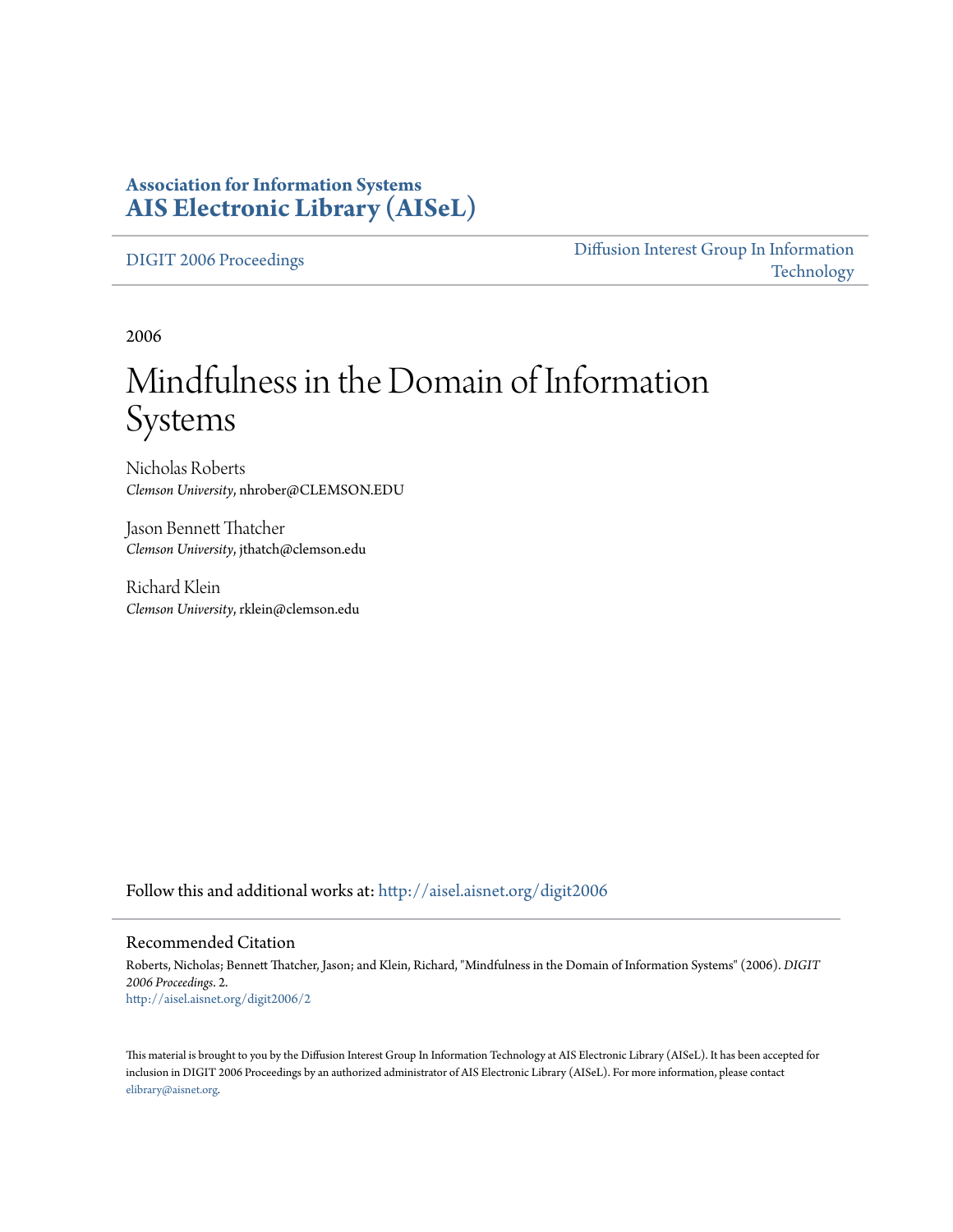# **Mindfulness in the Domain of Information Systems**

Nicholas H. Roberts<sup>[1](#page-1-0)</sup> Ph.D. Student Department of Management College of Business and Behavioral Science Clemson University nhrober@clemson.edu

Jason Bennett Thatcher Assistant Professor Department of Management College of Business and Behavioral Science Clemson University jthatch@clemson.edu

Richard Klein Assistant Professor Department of Management College of Business and Behavioral Science Clemson University rklein@clemson.edu

<span id="page-1-0"></span><sup>1&</sup>lt;br><sup>1</sup> Please address correspondence to Nicholas Roberts, 101 Sirrine Hall, Clemson University, Clemson, SC 29634. Fax (864) 656-2015 Telephone (864) 656-3775 E-mail: nhrober@clemson.edu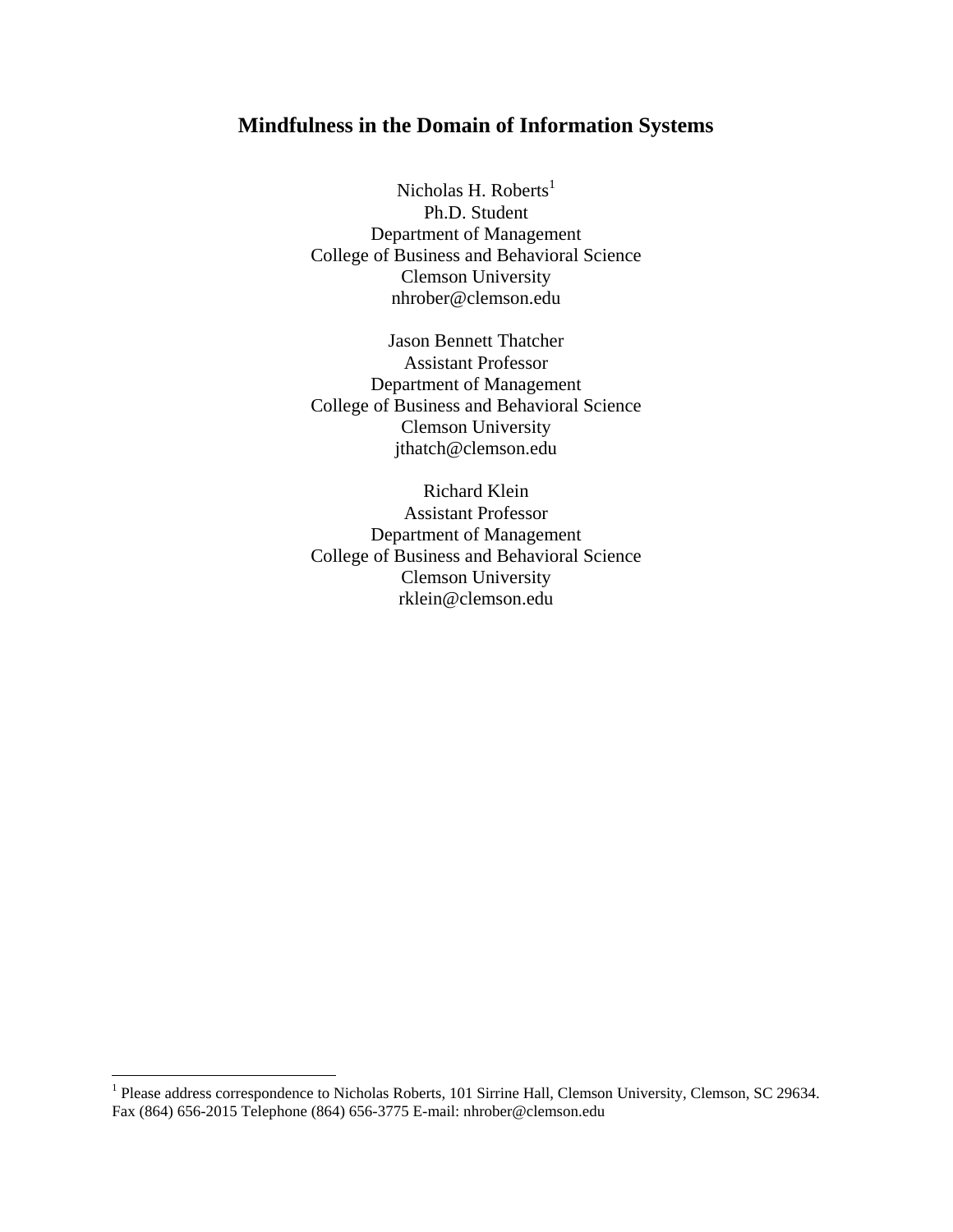# **Mindfulness in the Domain of Information Systems**

## **Abstract**

Although there are numerous explanations of why users behave in specific ways toward information technologies, recent work in social psychology suggests that holistic traits such as awareness and openness are potentially important explanatory variables in technology behavior theories. In this paper, we examine the multi-dimensional construct of mindfulness and its applicability to the domain of IS research. We discuss the theory of mindfulness as developed in the social psychology literature. Specifically, we adapt the notion of mindfulness and its dimensions – alertness to distinction, openness to novelty, orientation in the present, and awareness of multiple perspectives – to the domain of information systems. In doing so, we place mindfulness within the broader nomological net related to individual level decisions about information technology. Also, we present preliminary explanations for how mindfulness converges with and discriminates from existing constructs in the innovation diffusion literature. Finally, we present an initial domain-specific measure of mindfulness and outline a study designed to assess the psychometric properties of the proposed measure. Using data collected from 238 subjects with Internet Applications as the target technology, preliminary analysis indicates that the operational measures have acceptable psychometric properties and confirmatory factor analysis supports the proposed multi-dimensional structure. Implications for practice and research are offered.

Keywords: mindfulness, user behavior, IT use, instrument development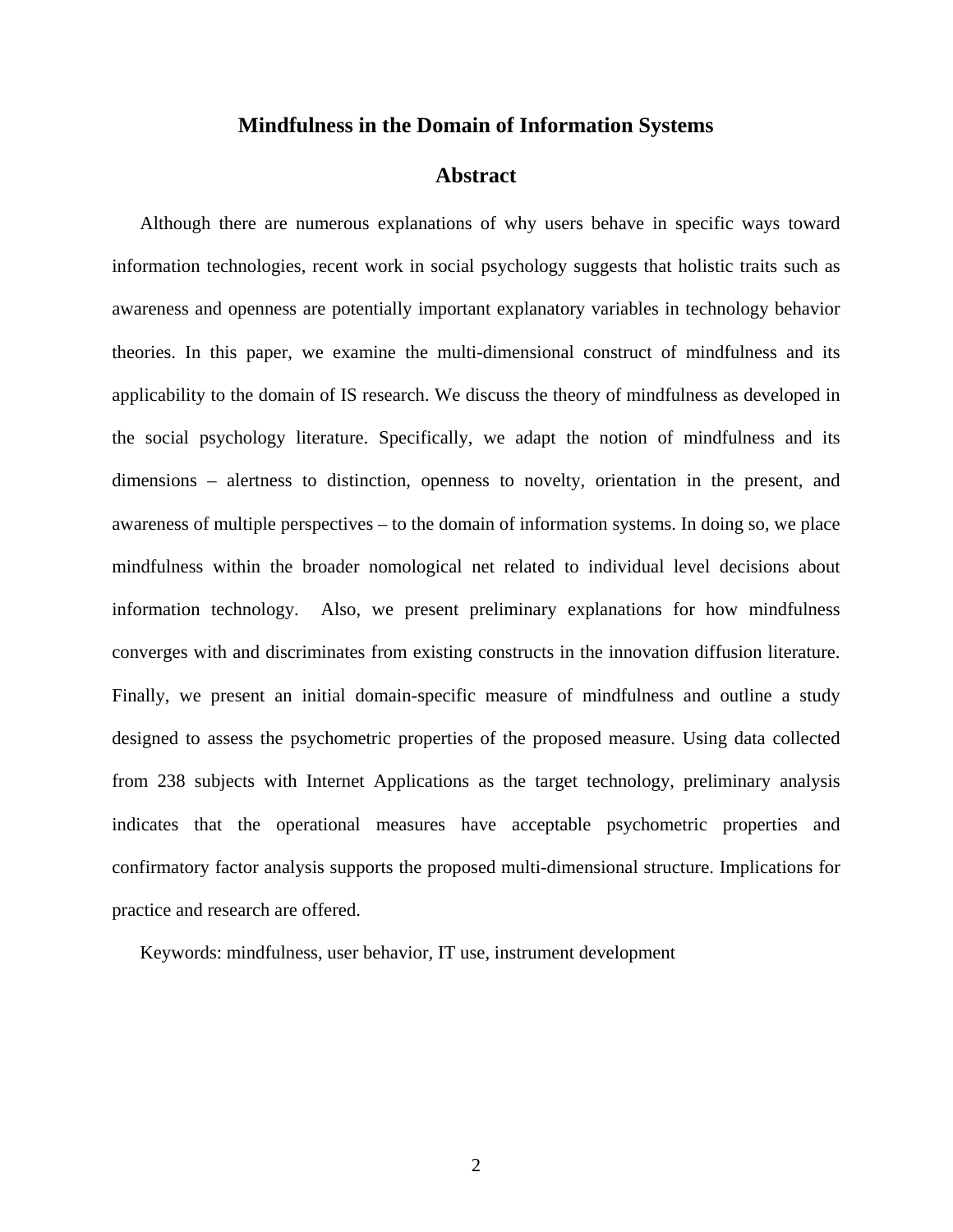#### **Mindfulness in the Domain of Information Systems**

## **Introduction**

Why, when, and how do individuals interact with information technology? Information systems researchers have proposed many answers to these questions. In doing so, numerous theoretical perspectives have been employed to investigate IT-use, such as expectationconfirmation theory (Oliver, 1980), theory of planned behavior (Ajzen, 1991), and the theory of reasoned action (Ajzen and Fishbein, 1973). Such perspectives are helpful in explaining intent to accept (Davis et al., 1989; Taylor and Todd, 1995) and continue using IT (Bhattacherjee, 2001), as well as post-adoption behaviors associated with IT (Jasperson et al., 2005). Recent work calls for the utilization of the concept of mindfulness in IS research (Butler and Gray, 2006; Fichman, 2004). In response, we conceptualize and operationalize individual-level mindfulness in the domain of information systems. Specifically, we ask, *what are the effects of mindfulness on behavior associated with IT-enabled work systems?* In exploring this question we adapt concepts of mindfulness (Langer, 1989), a well-established construct in the social psychology literature, to the domain of information systems.

#### **Theoretical Background**

Mindfulness refers to continuous scrutiny and refinement of expectations based on new experiences, appreciation of the subtleties of context, and identification of novel aspects of context that can improve foresight and functioning (Langer, 1989). When mindful, an individual experiences a heightened state of involvement or being in the present moment (Langer and Moldoveanu, 2000). A mindful individual interprets the world by continuously creating and using new categories to understand phenomenon (Langer, 1997). Mindlessness is the absence of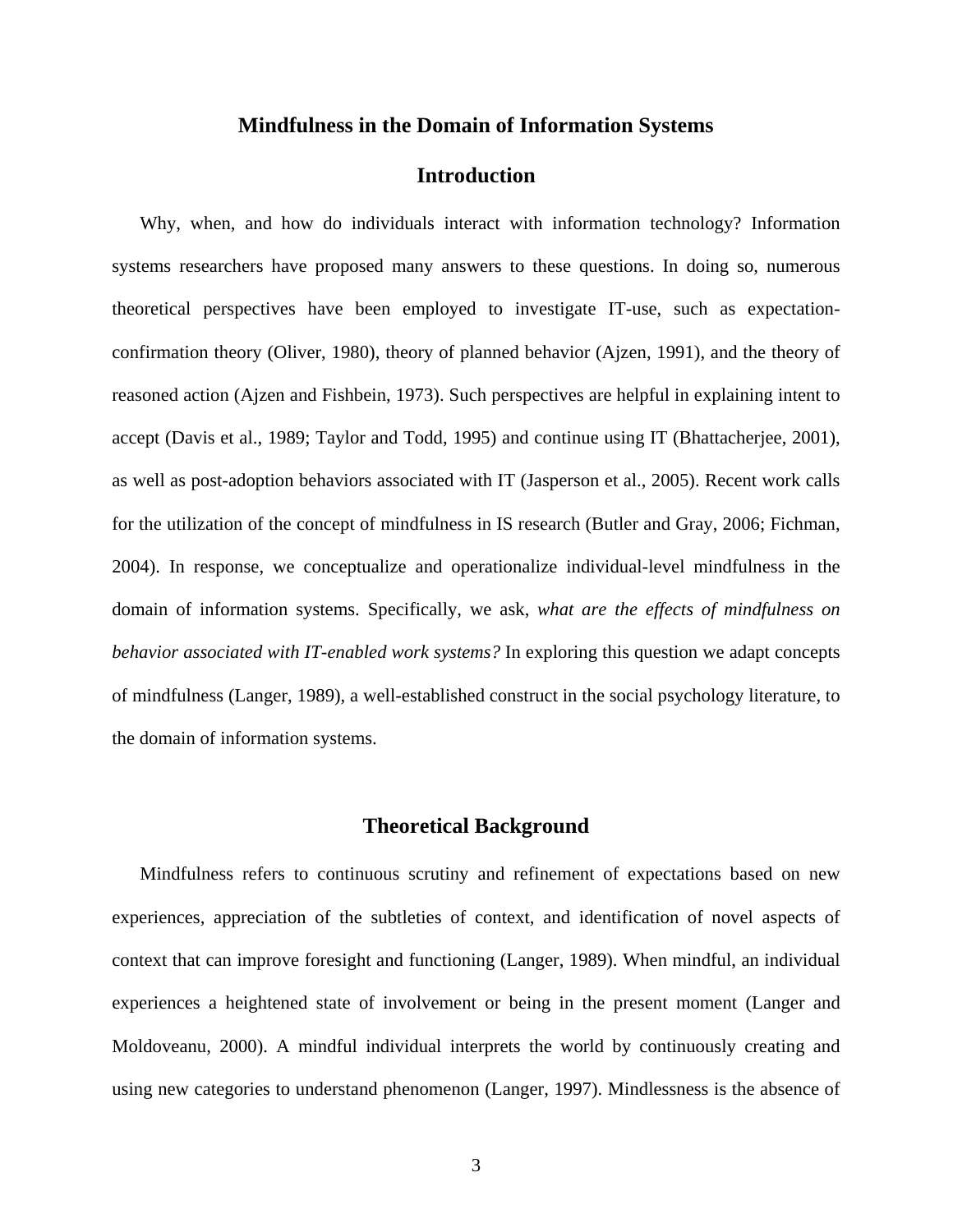mindfulness (Sternberg, 2000). Individuals engaged in mindless behavior do not actively construct their environment; instead, these individuals respond to an already constructed environment (Chanowitz and Langer, 1980). Mindless activity does not imply the absence of all cognitive processing – just the absence of flexible cognitive processing (Langer et al., 1985). When individuals succumb to automatic thought processes and act mindlessly, they often miss vital information or a mind-expanding opportunity. Staying open to new experiences enables individuals to draw new distinctions and rethink old categories when encountering novel situations.

Scholars have investigated a variety of phenomena using the theoretical lens of mindfulness. For instance, researchers have found that mindfulness has a positive effect on learning and creative thinking (Langer, 1997; Langer and Piper, 1987). Individuals mindlessly apply social rules and expectations to computers, going so far as to demonstrate politeness and reciprocity toward computers (Nass and Moon, 2000). Work examining communications explores ways in which mindless and mindful behavior may possibly facilitate or inhibit socially relevant transactions (Burgoon et al., 2000). Specifically, although mindless acceptance of messages at face value can lead to negative consequences, multiple interpretations of these messages may help prepare for potentially invalid information (Schul et al., 1996). Finally, by creating an atmosphere of open-mindedness, engagement and flexibility, mindfulness has a significant effect on marital satisfaction (Burpee and Langer, 2005).

Mindfulness consists of four dimensions: alertness to distinction, openness to novelty, orientation in the present, and awareness of multiple perspectives (Langer, 1997). Alertness to distinction involves developing new ideas and ways of looking at things. Specifically, mindful individuals can distinguish how things are the same or different. Mindfulness also involves an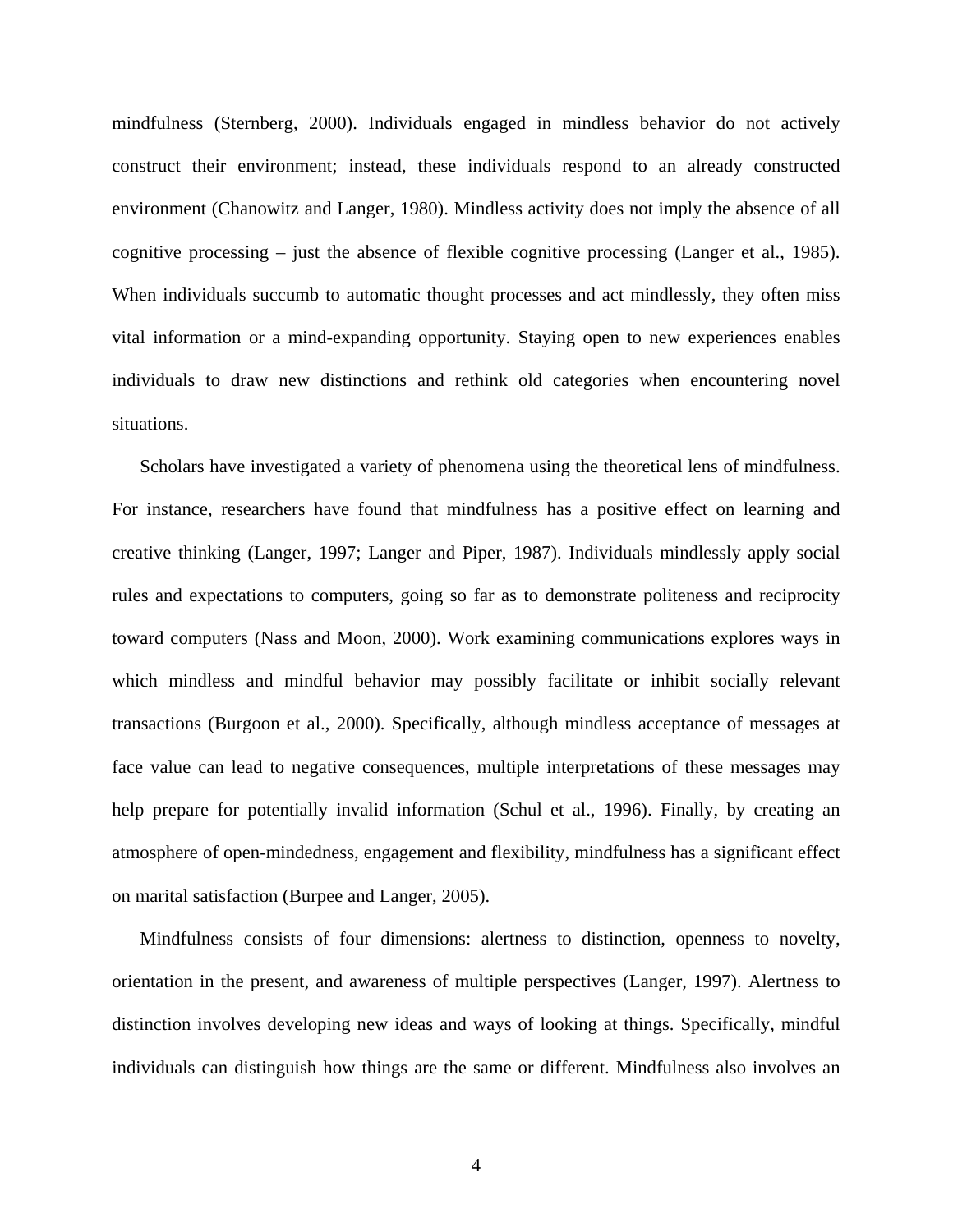openness to novelty, i.e. the active pursuit of new and various kinds of stimuli. Orientation in the present refers to a heightened level of awareness and involvement in whatever particular situation an individual faces. Finally, mindful individuals invoke multiple perspectives and recognize that each perspective holds value. Thus, they are flexible and open-minded when approaching any particular situation. Figure 1 depicts the dimensions of mindfulness.



The dimensions of mindfulness can each apply to the domains within IS. Alertness to distinction is defined as the degree to which an individual develops novel ideas and ways of looking at things. Specifically, individuals alert to distinction exhibit creativity in generating new and effective ideas. Just as mindlessness is the firm reliance on old or present categories, mindfulness is the continual creation of new ones (Langer, 1989). Interestingly enough, these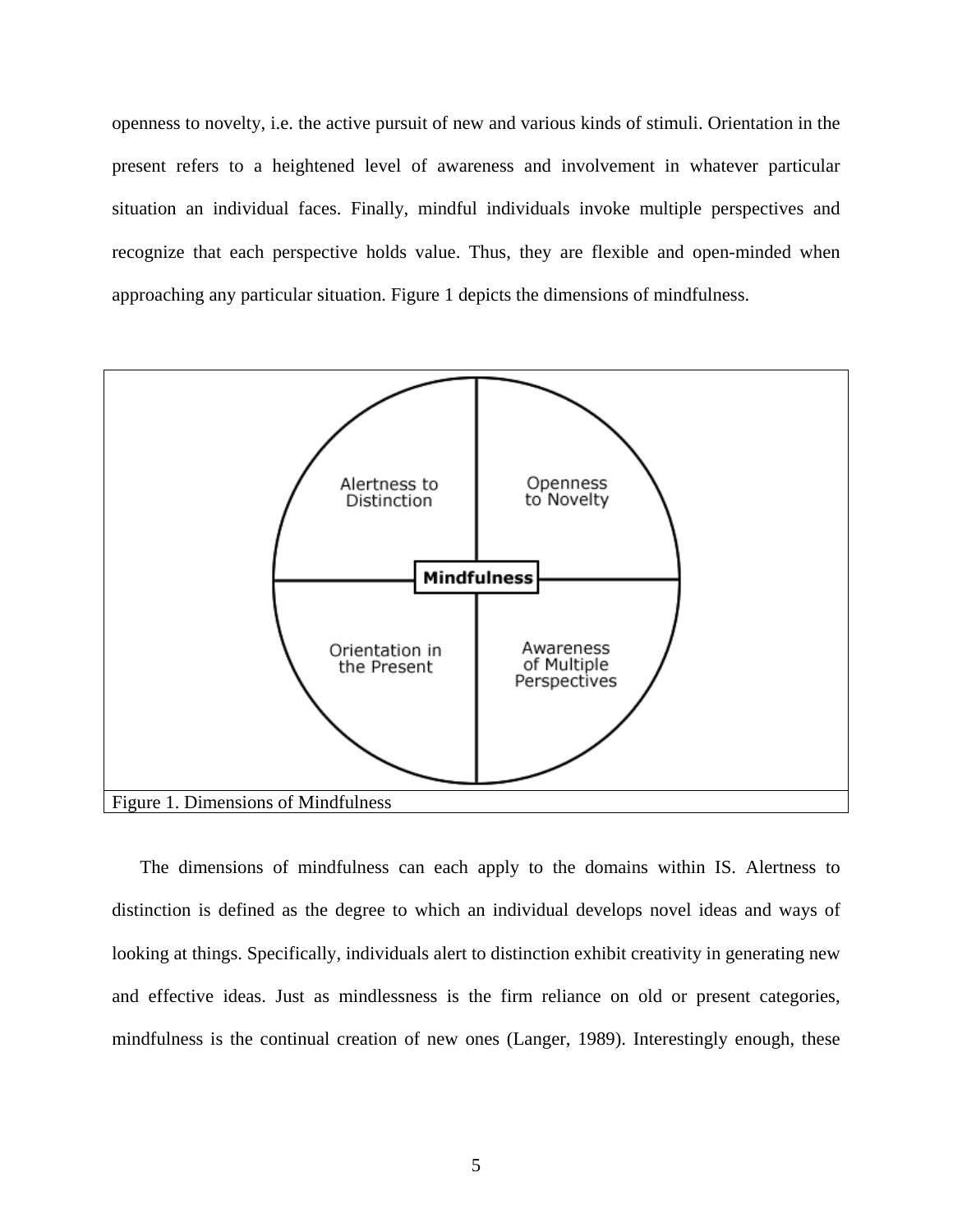new categories become available for mindless use (Langer and Piper, 1987). Thus, a vicious cycle of mindful and mindless behavior exists around the concept of categorization.

A second dimension of mindfulness is openness to novelty, defined as the extent to which an individual explores and engages novel stimuli. Individuals open to novel ideas and ways of doing things are characterized by curiosity, experimentation, and openness to intellectually challenging ideas. Conceptually, curiosity overlaps with models of cognitive absorption (Agarwal and Karahanna, 2000). Within cognitive absorption, curiosity is defined as the extent to which a specific experience arouses an individual's sensory and cognitive curiosity (Malone, 1981). Cognitive absorption is also characterized by temporal dissociation and focused immersion, or a state of deep involvement with IT. While mindful individuals may be curious and open to novel experiences, they often do not lose track of time or their focus of stimuli outside the immediate IT or task at hand. Thus, dimensions central to cognitive absorption (e.g., temporal dissociation, focused immersion) do not constitute core elements of mindfulness.

Another closely related construct to openness to novelty is personal innovativeness in the domain of information technology (PIIT) (Agarwal and Prasad, 1998). Specifically, both PIIT and openness to novelty share aspects of mindfulness through the notion of experimentation. Yet there is a greater difference between the two constructs than overlap. PIIT is defined as "the willingness of an individual to try out any new information technology" (Agarwal and Prasad, 1998, p. 206). As innovators, individuals who score high on PIIT are also perceived as risktakers. While mindful behavior is characterized as open to new ways of doing things, mindful individuals are not necessarily prone to risk. Rather, a mindful individual is sensitive to context (Langer and Moldoveanu, 2000). Thus, while such individuals are willing to explore and experiment with IT, they are also constantly aware of how their actions may lead to potential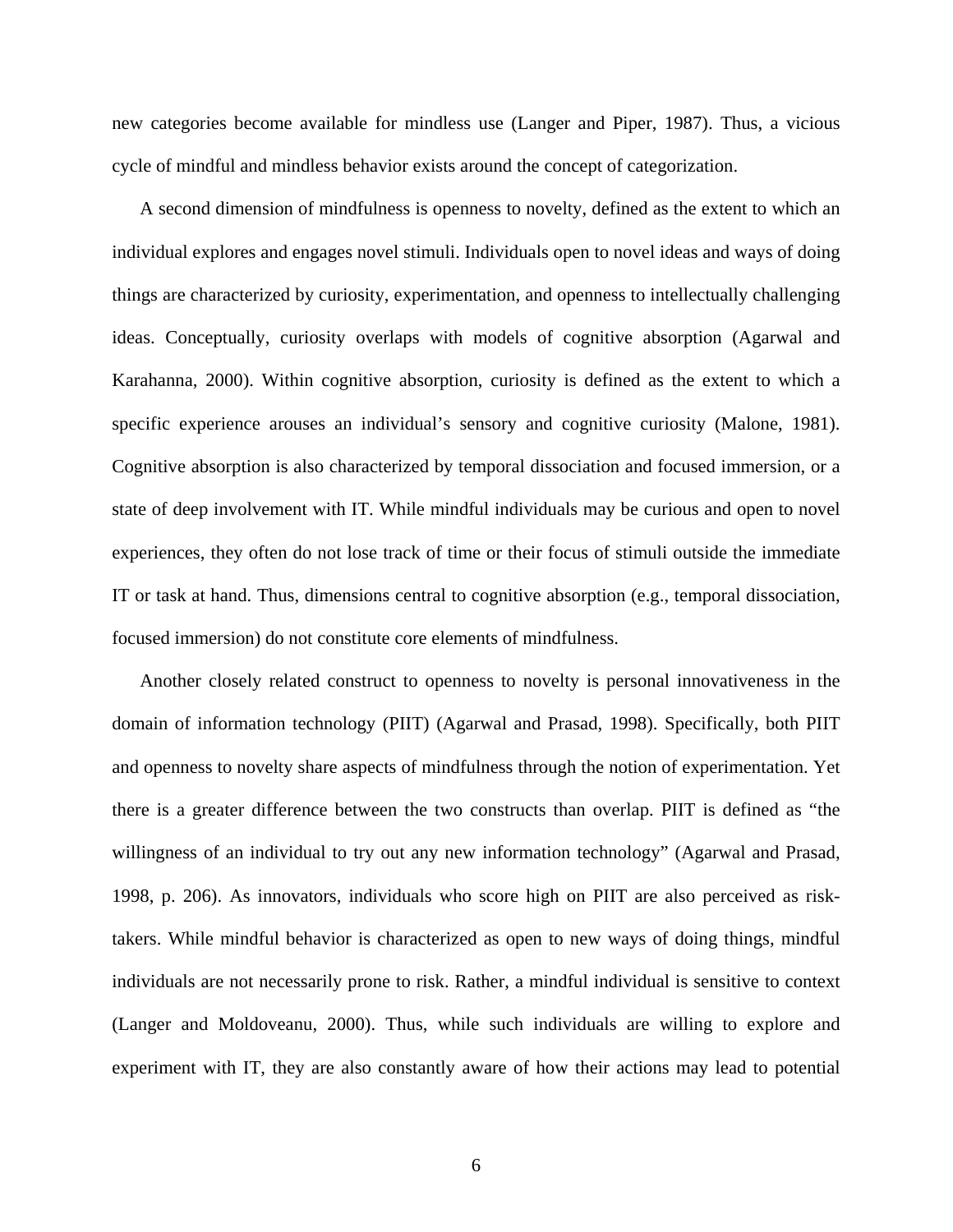consequences. Finally, PIIT is primarily concerned with the adoption of IT. While early adopters may be willing to try out new information technologies, we do not yet understand their behavior in post-adoption environments. However, when mindfulness drives IT use, theory suggests that it should influence individuals' perceptions and beliefs at all stages of an innovation's diffusion.

Orientation in the present is defined as the degree to which an individual becomes involved in any given situation. Sensitive to their context, mindful individuals attend to the "big picture" and stay aware of new developments. Consider software upgrades. Mindful individuals, potentially engaged and aware of new features of an application (Griffith, 1999), may selectively apply those new features in the optimal manner to the task at hand. Given mindful individuals' sensitivity to the context, their selection of upgrades to implement may vary from one context to another (Sternberg, 2000). Hence, when using IT in general, mindful people may seek to identify applications of information technologies germane to the specific task at hand. In doing so, we anticipate that they would be more likely to appropriately adapt technologies to a specific context and realize synergies derived from a good task-technology fit (Goodhue and Thompson, 1995).

A fourth dimension of mindfulness is awareness of multiple perspectives, which refers to the extent to which an individual can analyze a situation from multiple perspectives and identify the value of each. Processing information from diverse perspectives enables individuals to apply such information in new ways as well as alternative contexts (Chanowitz and Langer, 1980). Individuals who employ multiple perspectives possess the ability to create innovative solutions to problems and adapt their behavior to take advantage of shifting environments (Langer, 1989). Within the domain of IS, mindful individuals may create multiple uses of a specific application, even uses unintended by the original designer (Orlikowski et al., 1995). For instance, researchers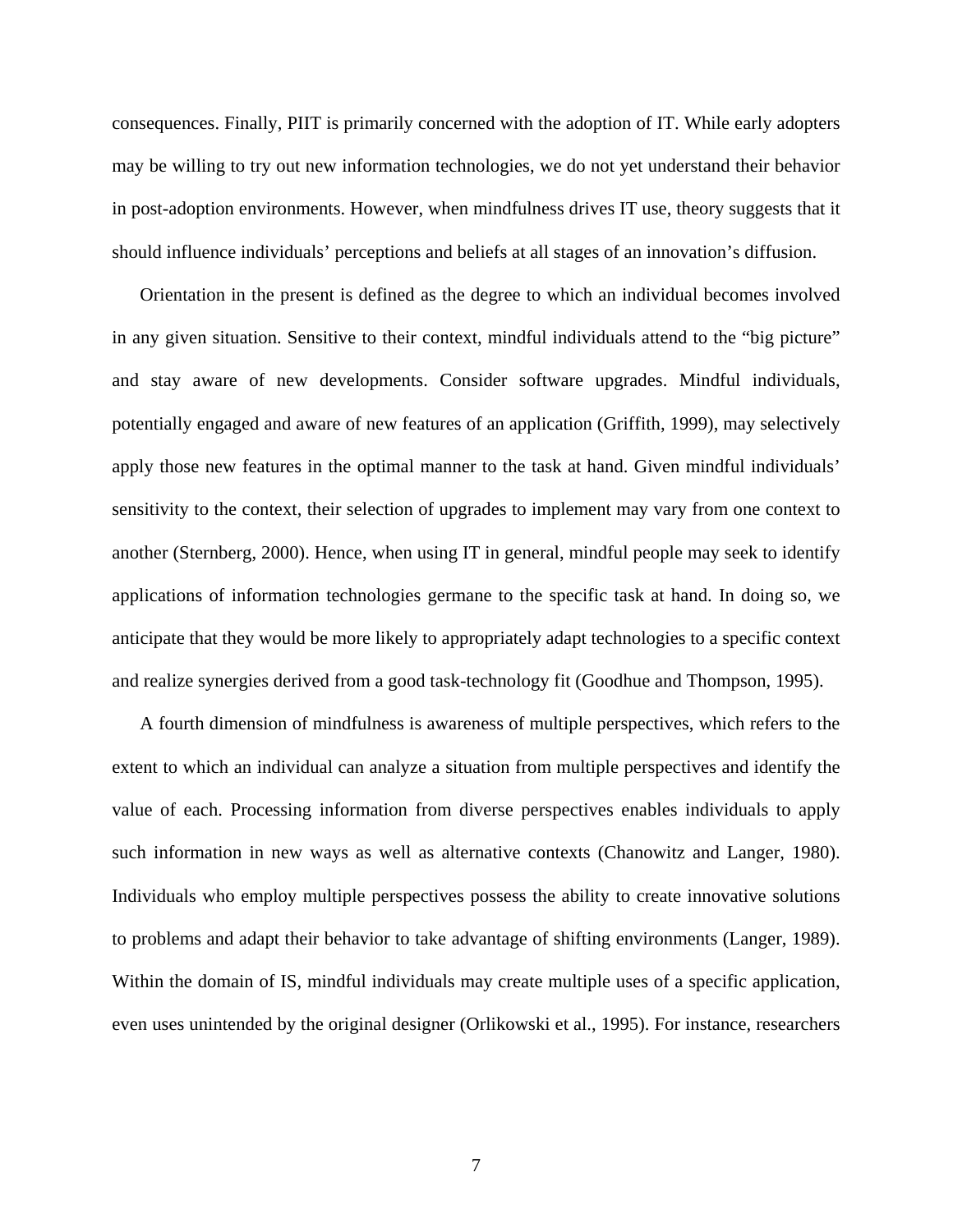find that users often implement "workarounds" to achieve greater synergy between technology and task (Boudreau and Robey, 2005).

## **Operationalizing Mindfulness**

#### **Study Context and Sample**

The approach taken to empirically test the psychometric properties of mindfulness was a field study using a survey methodology for data collection. We collected data from student subjects enrolled at a large state university. Given the nature of the sample, we chose Internet Applications as the target information technology. Internet Applications are defined as a suite of applications that support learning. Specifically, Internet Applications consist of the World Wide Web, Email, and Instant Messenger. Besides being widely used by students, these technologies are appropriate for at least two reasons: one, they are optional technologies that students use of their own accord and not from any mandate, and two, the technologies as a suite exemplify the characteristics of contemporary IT that underscore the importance of the concept of mindfulness. Finally, the technologies are widely available; thus, access is not an inhibitor to technology usage.

Students enrolled in upper-level undergraduate business classes were surveyed. Students were instructed to respond to the survey as candidly as possible, that there were no right or wrong answers, and that we were primarily interested in their use of Internet Applications. A total of 238 surveys were returned. Approximately 20% of our data was missing. To avoid the loss of a large fraction of the sample due to missing data, we implemented maximum likelihood imputation methods. Maximum likelihood methods have much better statistical properties than conventional methods (e.g., listwise deletion, pairwise deletion, and regression imputation) have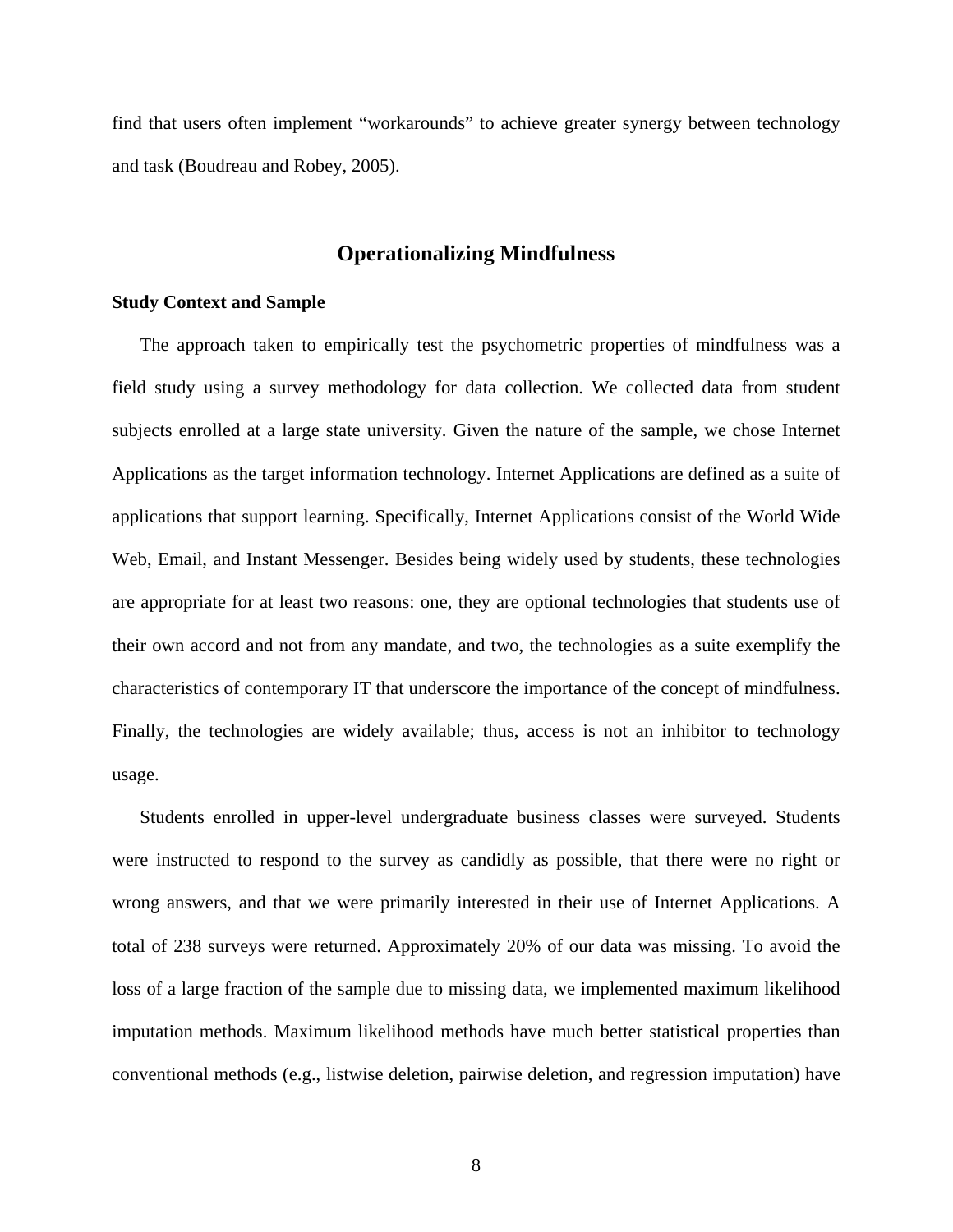under considerably weaker assumptions (Allison, 2003). So long as data are not missing completely at random (MCAR; missing values on variable X are related to missing values on variables X), the data may be imputed without violating the assumption of MCAR (Allison, 2003). After testing to ensure that data are not MCAR, we imputed missing data using the direct maximum likelihood imputation method in EQS.

In order to establish alternate forms of construct validity for the measure, we identify a number of existing measures for related yet distinct constructs that demonstrate desirable psychometric properties. These measures include cognitive absorption (CA) (Agarwal and Karahanna, 2000) and personal innovativeness in the domain of information technology (PIIT) (Agarwal and Prasad, 1998). The conceptual distinctions among the measures were discussed earlier. Because these conceptual considerations would lead us to expect differences among the measures, the choice of CA and PIIT as alternate scales to assess convergent and discriminant validity is appropriate.

Data on mindfulness, CA, and PIIT were collected as part of a larger instrument that measured several other constructs. The items for all measures were distributed randomly throughout the instrument.

#### **Content Validity**

We operationalize mindfulness as a formative second-order construct that is made up of four reflective dimensions: alertness to distinction, openness to novelty, orientation in the present, and awareness of multiple perspectives. Development of the scale for mindfulness was initiated by adapting Langer's (2004) 21-item validated mindfulness scale. Sample items include, "I try to think of new ways of using Internet Applications" and "I have an open mind about new ways of using Internet Applications." Items comprising the scales for establishing validity were taken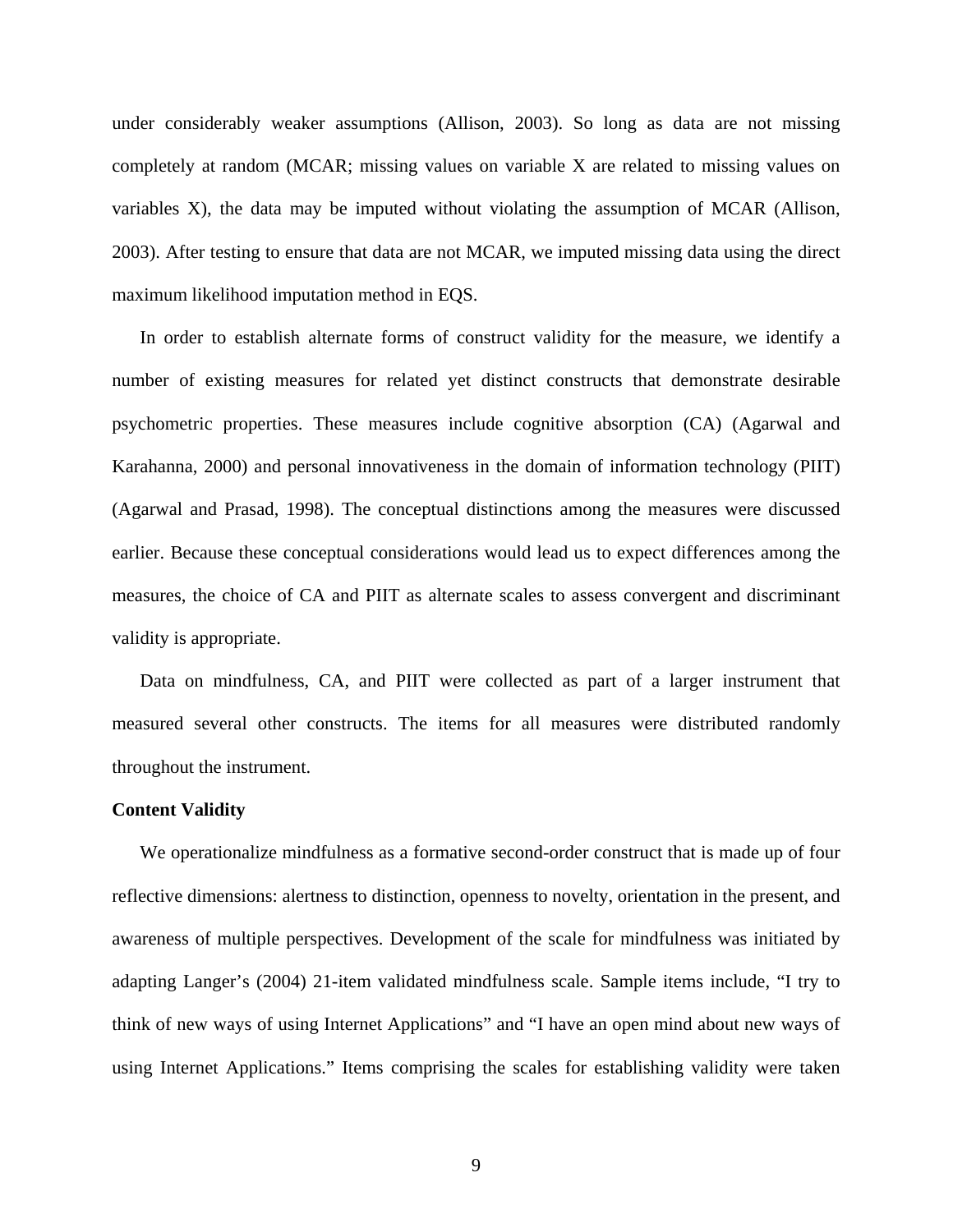from the literature; specifically, the 20-item cognitive absorption scale from Agarwal and Karahanna (2000) and the 4-item personal innovativeness in IT scale from Agarwal and Prasad (1998). All items were scored on a 1-7 Likert scale with "Strongly Disagree" and "Strongly Agree" as the two anchors for the end points of the scale, and "Neutral" was the anchor for the mid-point of the scale. Table 1 provides the number of items, means, and standard deviations for each construct.

| <b>Table 1. Descriptive Statistics</b>    |         |      |           |  |  |  |  |  |
|-------------------------------------------|---------|------|-----------|--|--|--|--|--|
|                                           | # Items | Mean | Std. Dev. |  |  |  |  |  |
| 1. MI: Alertness to Distinction           | 4       | 4.30 | 1.11      |  |  |  |  |  |
| 2. MI: Orientation in the Present         | 3       | 4.15 | 1.31      |  |  |  |  |  |
| 3. MI: Openness to Novelty                | 3       | 5.53 | 1.00      |  |  |  |  |  |
| 4. MI: Awareness of Multiple Perspectives | 3       | 5.53 | 1.00      |  |  |  |  |  |
| 5. CA: Temporal Dissociation              | 5       | 5.54 | 1.30      |  |  |  |  |  |
| 6. CA: Focused Immersion                  | 5       | 4.64 | 1.05      |  |  |  |  |  |
| 7. CA: Heightened Enjoyment               | 4       | 5.42 | 1.09      |  |  |  |  |  |
| 8. CA: Control                            | 3       | 5.08 | 0.96      |  |  |  |  |  |
| 9. CA: Curiosity                          | 3       | 4.82 | 1.17      |  |  |  |  |  |
| 10. Personal Innovativeness in IT         |         | 4.42 | 1.08      |  |  |  |  |  |

#### **Analysis and Results**

The analysis was performed with Visual PLS 1.04b. Partial Least Squares (PLS) allows for the specification of formative constructs (Barclay et al., 1995; Chin, 1998). Item loadings are reported in Table 2. All items except for one item in PIIT (PIIT02), one item in focused immersion (FI04), and one item in control (CO02) exhibit high loadings  $(> .65)$  on their respective constructs.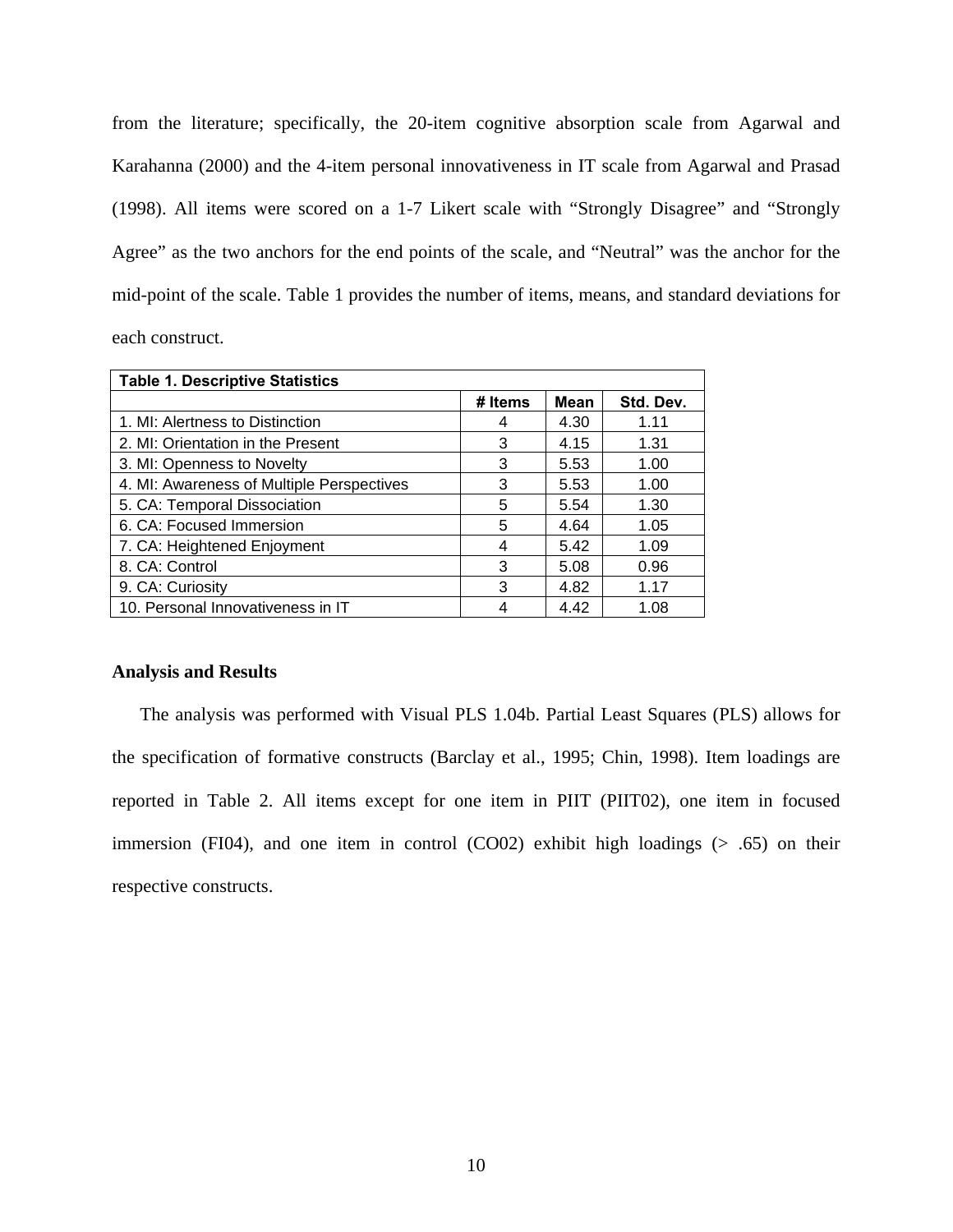| <b>Table 2. Results of Factor Analysis</b> |           |           |           |     |             |           |           |           |     |     |  |
|--------------------------------------------|-----------|-----------|-----------|-----|-------------|-----------|-----------|-----------|-----|-----|--|
|                                            | <b>AD</b> | <b>MP</b> | <b>OP</b> | ON  | <b>PIIT</b> | <b>TD</b> | <b>FI</b> | <b>HE</b> | co  | CU  |  |
| AD <sub>02</sub>                           | .92       | .45       | .32       | .59 | .57         | .28       | .32       | .42       | .24 | .41 |  |
| AD03                                       | .83       | .41       | .27       | .50 | .47         | .11       | .24       | .29       | .28 | .37 |  |
| AD <sub>04</sub>                           | .85       | .51       | .31       | .56 | .58         | .19       | .27       | .39       | .45 | .44 |  |
| AD <sub>05</sub>                           | .67       | .54       | .19       | .45 | .43         | .35       | .25       | .35       | .36 | .36 |  |
| MP01                                       | .43       | .90       | .17       | .43 | .41         | .32       | .30       | .45       | .44 | .37 |  |
| MP02                                       | .44       | .91       | .14       | .39 | .40         | .31       | .29       | .44       | .44 | .33 |  |
| MP03                                       | .57       | .73       | .19       | .39 | .43         | .29       | .22       | .35       | .40 | .26 |  |
| OP01                                       | .28       | .16       | .90       | .39 | .32         | .04       | .12       | .29       | .21 | .20 |  |
| OP <sub>02</sub>                           | .26       | .15       | .89       | .39 | .28         | .02       | .11       | .31       | .19 | .20 |  |
| OP <sub>05</sub>                           | .36       | .21       | .86       | .48 | .39         | .09       | .20       | .42       | .26 | .32 |  |
| ON <sub>01</sub>                           | .53       | .37       | .37       | .90 | .64         | .25       | .41       | .45       | .40 | .56 |  |
| ON <sub>02</sub>                           | .60       | .44       | .39       | .92 | .64         | .29       | .40       | .49       | .33 | .58 |  |
| ON <sub>04</sub>                           | .64       | .46       | .32       | .89 | .65         | .27       | .36       | .46       | .35 | .64 |  |
| ON <sub>05</sub>                           | .42       | .35       | .58       | .71 | .45         | .15       | .20       | .35       | .27 | .33 |  |
| PIIT01                                     | .53       | .52       | .27       | .58 | .86         | .28       | .28       | .52       | .56 | .52 |  |
| PIIT02                                     | .16       | .21       | .34       | .32 | .34         | .10       | .17       | .17       | .28 | .11 |  |
| PIIT03                                     | .55       | .29       | .22       | .53 | .83         | .11       | .20       | .24       | .31 | .39 |  |
| PIIT04                                     | .58       | .41       | .36       | .66 | .93         | .17       | .31       | .43       | .41 | .51 |  |
| <b>TD01</b>                                | .32       | .39       | .12       | .31 | .26         | .90       | .51       | .63       | .34 | .38 |  |
| <b>TD02</b>                                | .26       | .32       | $.07$     | .29 | .21         | .93       | .46       | .57       | .33 | .31 |  |
| <b>TD03</b>                                | .28       | .35       | .09       | .31 | .24         | .92       | .47       | .61       | .37 | .36 |  |
| <b>TD04</b>                                | .22       | .29       | $-.01$    | .22 | .15         | .94       | .38       | .53       | .31 | .30 |  |
| <b>TD05</b>                                | .23       | .30       | .00       | .20 | .17         | .92       | .40       | .51       | .28 | .26 |  |
| FI01                                       | .28       | .29       | .12       | .28 | .24         | .44       | .86       | .44       | .33 | .29 |  |
| FI02                                       | .31       | .32       | .15       | .41 | .32         | .54       | .89       | .52       | .32 | .42 |  |
| FI03                                       | .34       | .30       | .18       | .43 | .36         | .46       | .87       | .50       | .33 | .39 |  |
| FI04                                       | .06       | .10       | .17       | .12 | .04         | .11       | .48       | .18       | .13 | .03 |  |
| <b>FI05</b>                                | .23       | .22       | .04       | .29 | .20         | .23       | .74       | .26       | .18 | .22 |  |
| HE01                                       | .43       | .49       | .30       | .46 | .43         | .64       | .50       | .94       | .50 | .55 |  |
| <b>HE02</b>                                | .46       | .46       | .38       | .52 | .51         | .56       | .46       | .95       | .51 | .61 |  |
| HE03                                       | .47       | .46       | .35       | .48 | .47         | .60       | .47       | .93       | .49 | .57 |  |
| HE04                                       | .16       | .25       | .36       | .31 | .15         | .33       | .31       | .65       | .24 | .32 |  |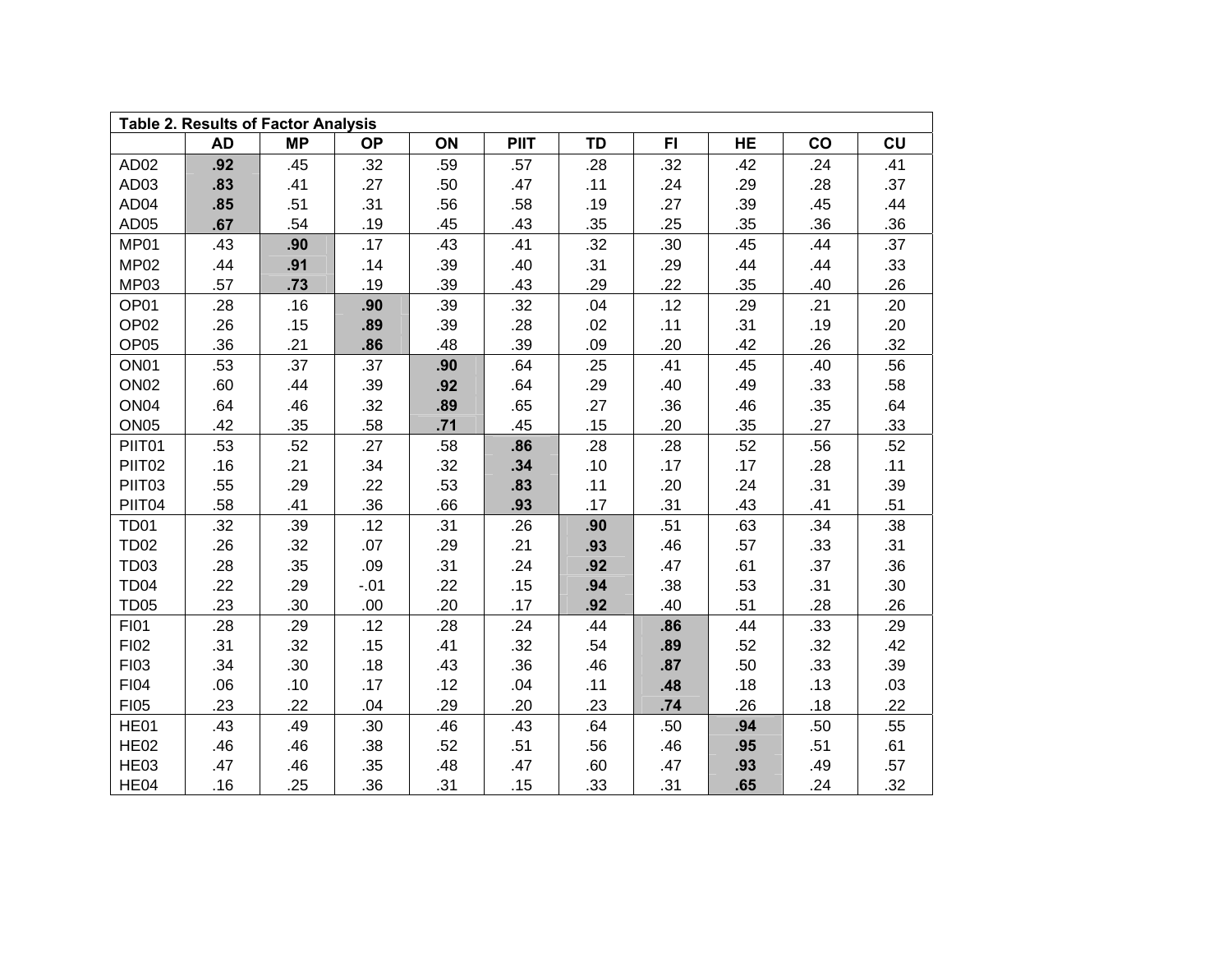| <b>Table 2. Continued</b> |     |     |     |     |     |     |     |     |     |     |
|---------------------------|-----|-----|-----|-----|-----|-----|-----|-----|-----|-----|
| CO01                      | .36 | .48 | .17 | .33 | .47 | .37 | .30 | .49 | .91 | .45 |
| CO02                      | .04 | .17 | .37 | .13 | .18 | .04 | .10 | .20 | .49 | .12 |
| CO03                      | .38 | .45 | .14 | .40 | .48 | .33 | .35 | .44 | .87 | .53 |
| CU <sub>01</sub>          | .44 | .35 | .27 | .59 | .53 | .31 | .36 | .57 | .50 | .95 |
| <b>CU02</b>               | .40 | .34 | .22 | .56 | .47 | .35 | .35 | .58 | .44 | .96 |
| <b>CU03</b>               | .49 | .39 | .29 | .62 | .52 | .33 | .35 | .55 | .50 | .93 |

AD = Alertness to Distinction; MP = Awareness of Multiple Perspectives; OP = Orientation in the Present; ON = Openness to Novelty; PIIT = Personal Innovativeness in IT; TD = Temporal Dissociation;  $FI = Focused$  Immersion;  $HE = Heighened$  Enjoyment;  $CO = Control$ ;  $CU = Curiosity$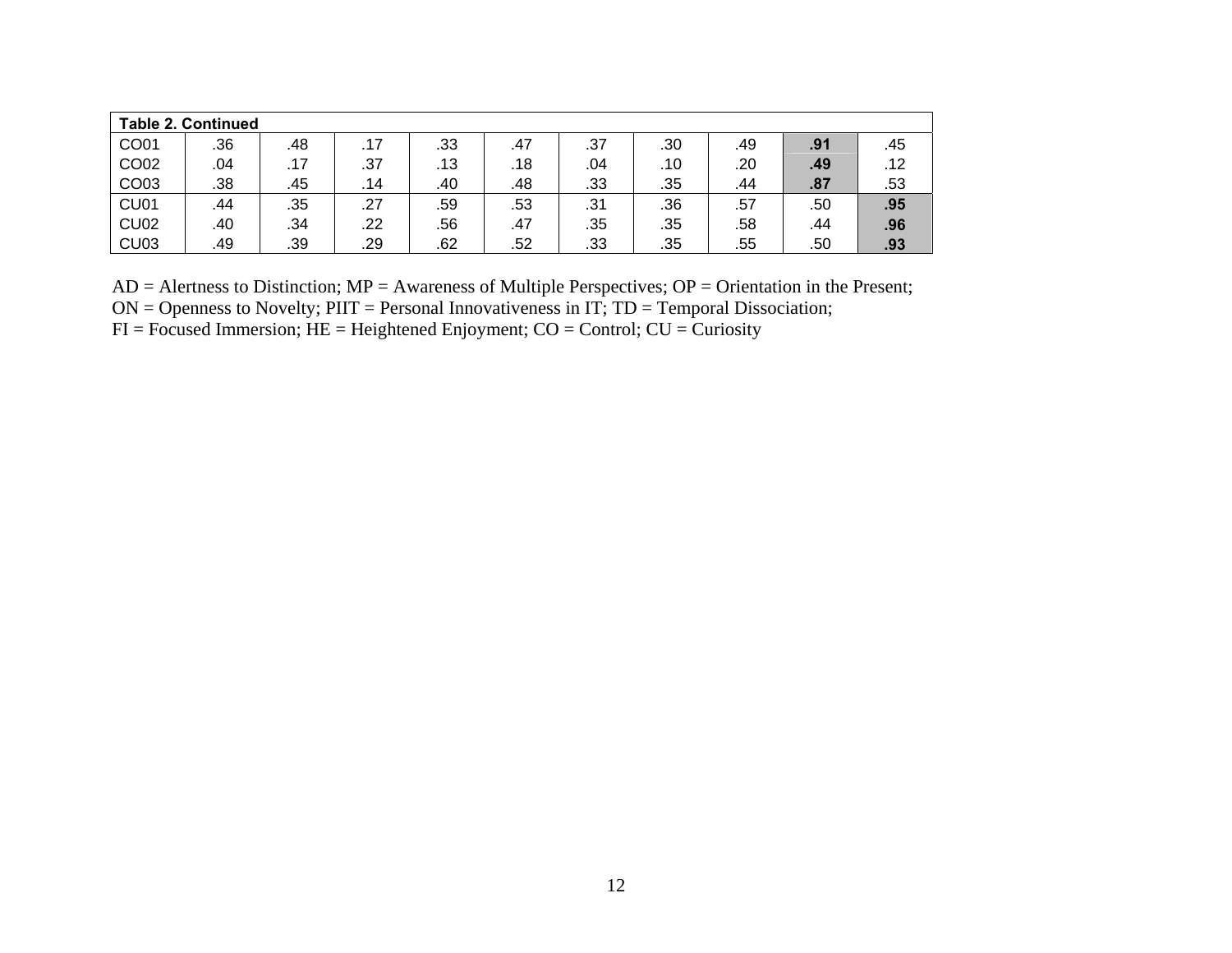Table 3 reports findings related to reliability and validity analysis. Our measures for PIIT, four dimensions of CA, and dimensions of mindfulness exceed the prescribed 0.7 threshold for Cronbach's  $\alpha$  (Nunnally and Bernstein, 1994). One exception to the reliability threshold was the control dimension of CA, which had a Cronbach's  $\alpha$  value of .65. To assess discriminant validity, we compared inter-construct correlations with the Average Variance Extracted (AVE), which measures the percentage of overall variance in indicators captured by the latent construct (Hair et al., 1998). Sufficient discriminant validity exists when the square root of the AVE of a measure exceeds the correlations between the measure and all other measures (Gefen et al., 2000). As detailed in Table 3, the inter-correlations and square roots of AVEs reflect no problems with discriminant validity. The results support both conditions, providing evidence of convergent validity.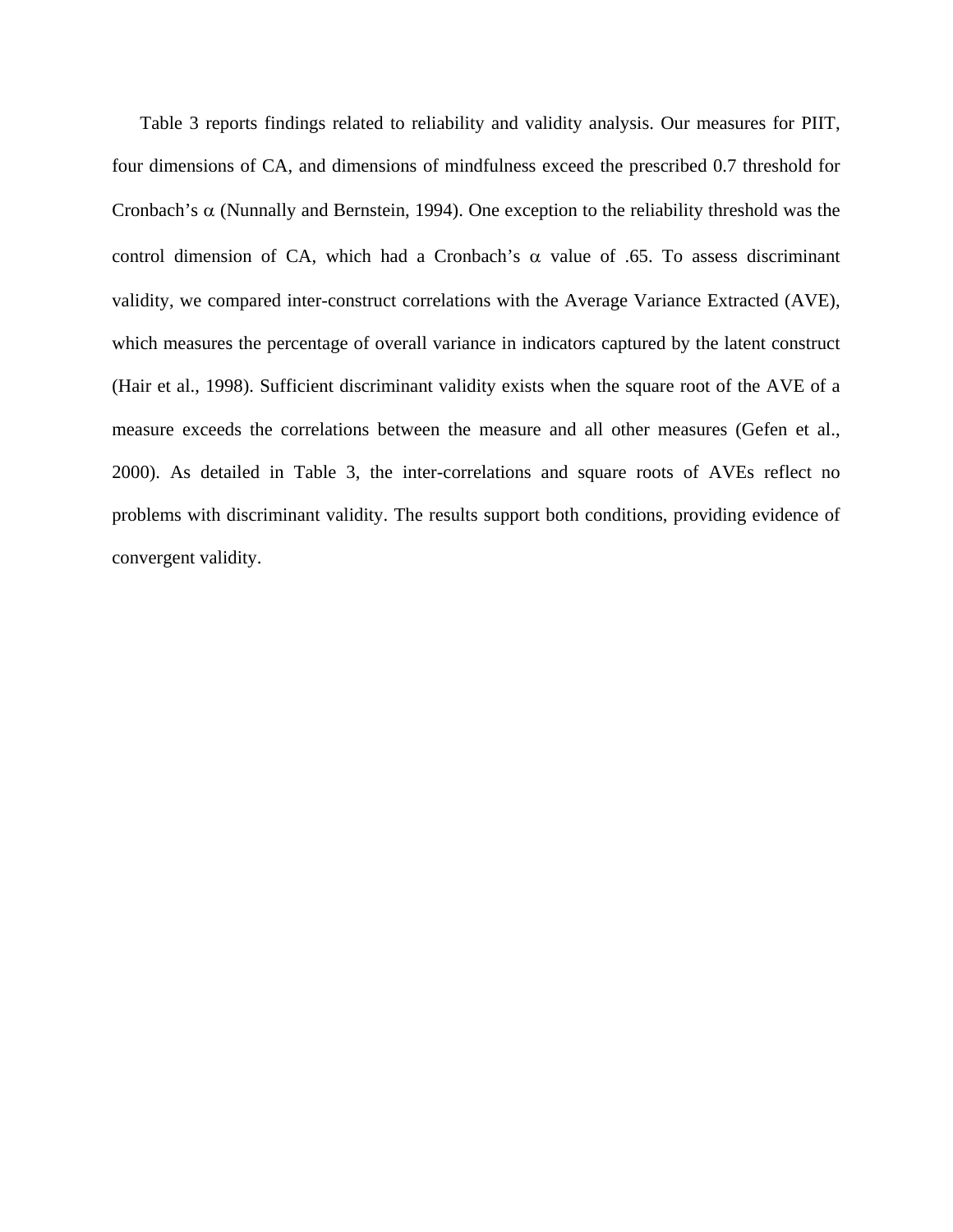| Table 3. Correlation Matrix, Reliabilities, and AVEs |                     |                                                                             |     |     |     |     |     |     |     |     |     |
|------------------------------------------------------|---------------------|-----------------------------------------------------------------------------|-----|-----|-----|-----|-----|-----|-----|-----|-----|
|                                                      |                     | <b>Correlation Matrix and Square Root of AVEs (reported on</b><br>diagonal) |     |     |     |     |     |     |     |     |     |
| <b>Study Constructs</b>                              | Cronbach's $\alpha$ |                                                                             |     | 3   | 4   | 5   | 6   |     | 8   | 9   | 10  |
| 1. MI: Alertness to Distinction                      | .84                 | .87                                                                         |     |     |     |     |     |     |     |     |     |
| 2. MI: Orientation in the Present                    | .86                 | .45                                                                         | .84 |     |     |     |     |     |     |     |     |
| 3. MI: Openness to Novelty                           | .88                 | .27                                                                         | .19 | .88 |     |     |     |     |     |     |     |
| 4. MI: Awareness of Multiple Perspectives            | .79                 | .50                                                                         | .47 | .47 | .86 |     |     |     |     |     |     |
| 5. CA: Temporal Dissociation                         | .96                 | .42                                                                         | .47 | .35 | .69 | .77 |     |     |     |     |     |
| 6. CA: Focused Immersion                             | .83                 | .18                                                                         | .36 | .06 | .29 | .22 | .92 |     |     |     |     |
| 7. CA: Heightened Enjoyment                          | .88                 | .21                                                                         | .33 | .16 | .41 | .31 | .48 | .79 |     |     |     |
| 8. CA: Control                                       | .65                 | .29                                                                         | .49 | .39 | .51 | .46 | .62 | .50 | .88 |     |     |
| 9. CA: Curiosity                                     | .94                 | .28                                                                         | .50 | .25 | .40 | .50 | .35 | .34 | .51 | .78 |     |
| 10. Personal Innovativeness in IT                    | .73                 | .26                                                                         | .38 | .27 | .62 | .54 | .35 | .37 | .60 | .51 | .95 |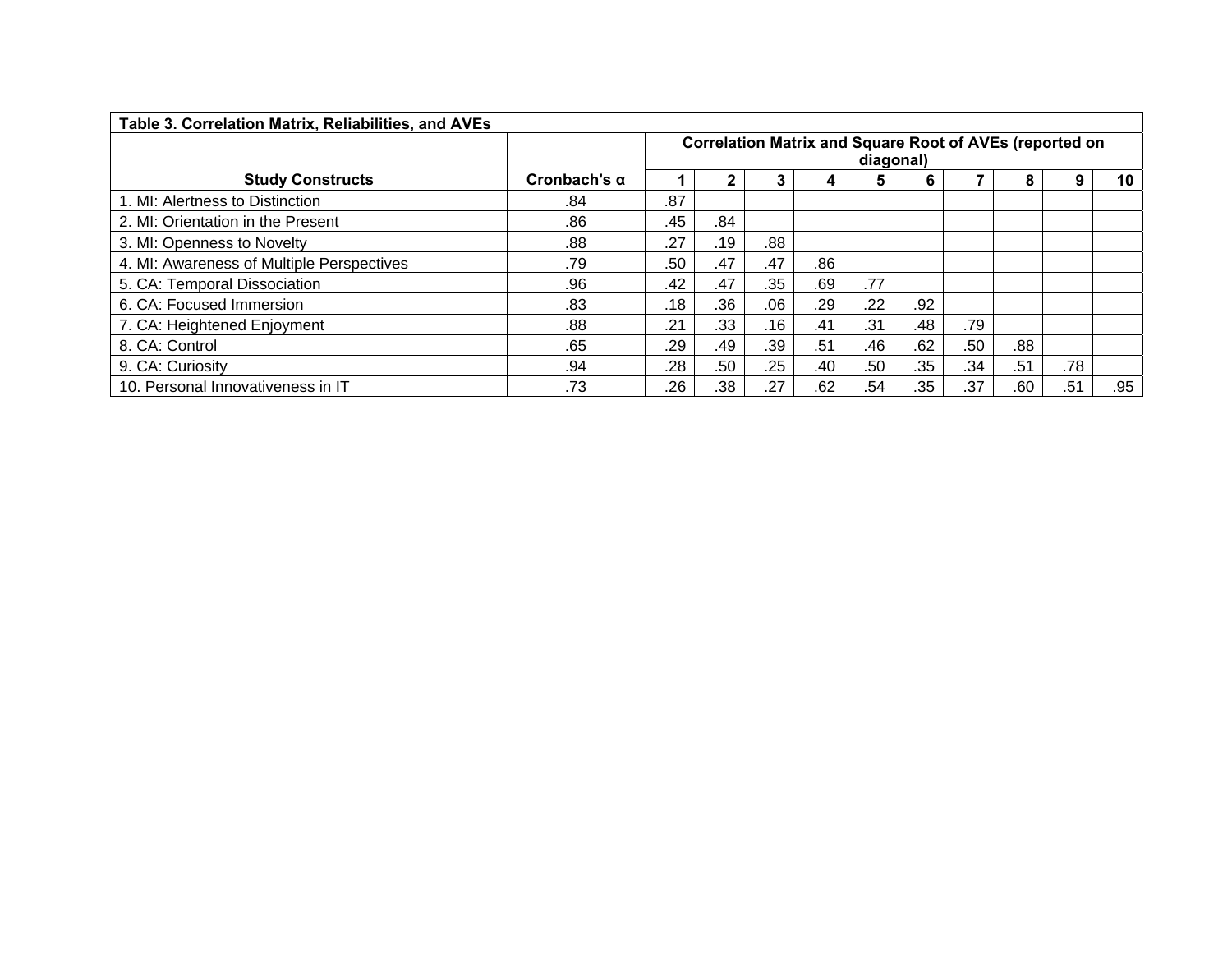## **Conclusion**

We hope to place mindfulness in the greater nomological network of IS research. Specifically, we are interested in how mindfulness is related to post-adoption behaviors. By doing so we can explore how mindfulness relates to IT adoption, usage, reliability, post-adoption behaviors, and other IT-related phenomena.

Individual mindfulness in the domain of information systems has implications for both theory and practice. From a theoretical perspective, concepts of mindfulness can be applied to a variety of research areas, such as technology adoption, post-adoption, usage, and abandonment. For example, scholars propose using mindfulness as a theoretical lens to investigate reliability of information systems (Butler and Gray, 2006).

For the practicing professional, understanding mindfulness may help managers identify individuals likely to carefully consider technology adoption as well as reflectively engage in post-adoption activities. Different intervention types in the workplace may have varying impacts on mindful versus mindless people in the application of IT (Jasperson et al., 2005). Moreover, mindfulness may help explain why users abandon specific types of information technologies. Namely, a mindful individual may realize that a particular information system is no longer applicable to a specific task or work environment. Thus, technology "abandonment" may be a positive behavior.

# **References**

- Agarwal, R. and E. Karahanna (2000) "Time Flies When You're Having Fun: Cognitive Absorption and Beliefs About Information Technology Usage," *MIS Quarterly* (24) 4, pp. 665-695.
- Agarwal, R. and J. Prasad (1998) "A Conceptual and Operational Definition of Personal Innovativeness in the Domain of Information Technology," *Information Systems Research* (9) 2, pp. 204-215.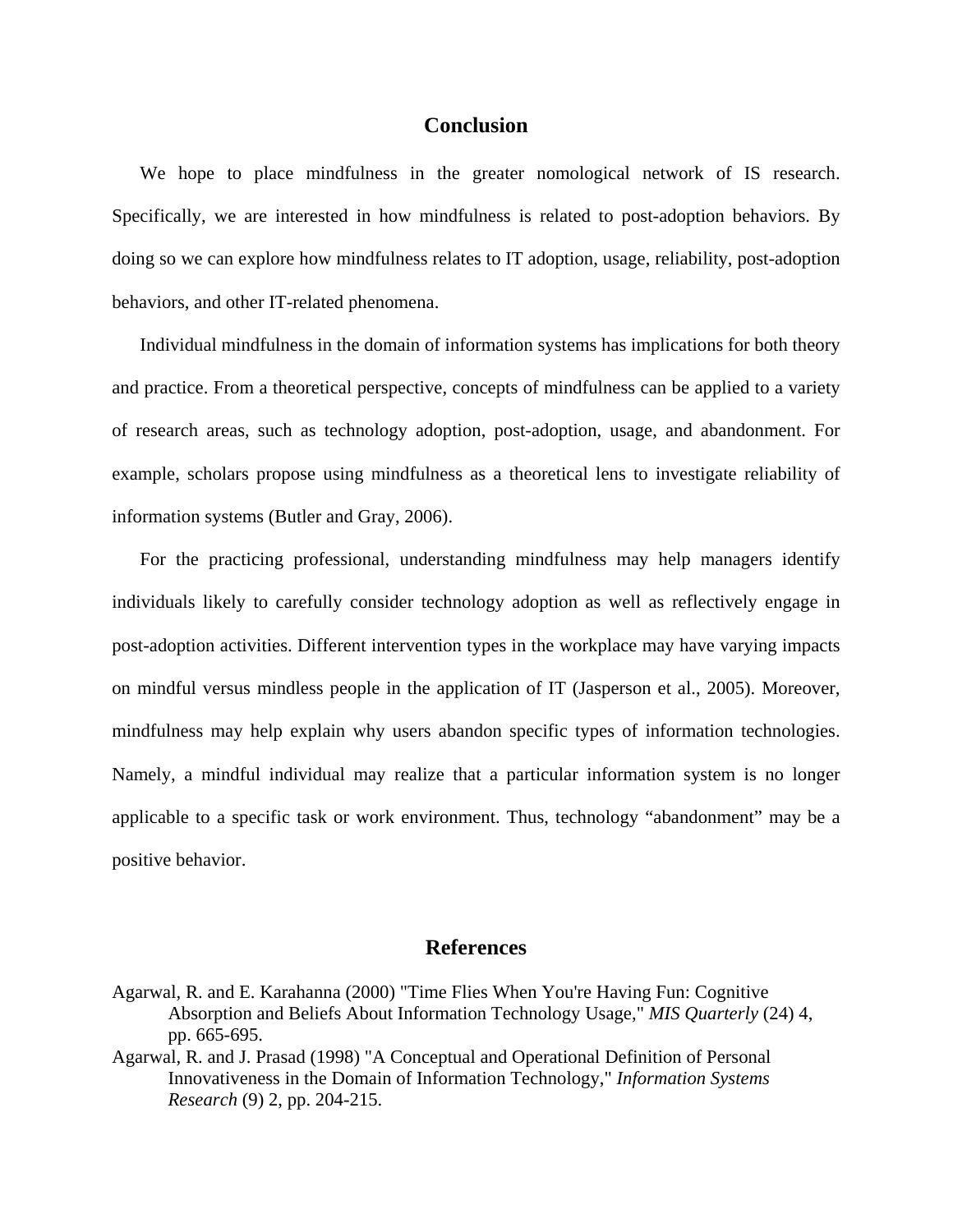- Ajzen, I. (1991) "The Theory of Planned Behavior," *Organizational Behavior and Human Decision Processes* (50) 2, pp. 179-211.
- Ajzen, I. and M. Fishbein (1973) "Attitudinal and Normative Variables as Predictors of Specific Behavior," *Journal of Personality and Social Psychology* (27) 1, pp. 41-57.
- Allison, P. D. (2003) "Missing Data Techniques for Structural Equation Modeling," *Journal of Abnormal Psychology* (112) 4, pp. 545-557.
- Barclay, D., C. Higgins, and R. Thomson (1995) "The Partial Least Squares Approach (PLS) To Causal Modeling, Personal Computer Adoption and Use As An Illustration," *Technology Studies* (2) 2, pp. 285-309.
- Bhattacherjee, A. (2001) "Understanding Information Systems Continuance: An Expectation-Confirmation Model," *MIS Quarterly* (25) 3, pp. 351-370.
- Boudreau, M.-C. and D. Robey (2005) "Enacting Integrated Information Technology: A Human Agency Perspective," *Organization Science* (16) 1, pp. 3-18.
- Burgoon, J. K., C. R. Berger, and V. R. Waldron (2000) "Mindfulness and Interpersonal Communication," *Journal of Social Issues* (56) 1, pp. 105-127.
- Burpee, L. C. and E. J. Langer (2005) "Mindfulness and Marital Satisfaction," *Journal of Adult Development* (12) 1, pp. 43-51.
- Butler, B. S. and P. H. Gray (2006) "Reliability, Mindfulness, and Information Systems," *MIS Quarterly* (30) 2, pp. 211-224.
- Chanowitz, B. and E. J. Langer (1980) "Knowing More (or Less) Than You Can Show: Understanding Control Through the Mindlessness/Mindfulness Distinction," in M. E. Seligman and J. Garber (Eds.) *Human Helplessness*, New York: Academic Press.
- Chin, W. W. (1998) "Issues and Opinion on Structural Equation Modeling," *MIS Quarterly* (22) 1, pp. vii-xvi.
- Davis, F. D., R. P. Bagozzi, and P. R. Warshaw (1989) "User Acceptance of Computer Technology: A Comparison of Two Theoretical Models," *Management Science* (35) 8, pp. 982-1003.
- Fichman, R. G. (2004) "Going Beyond the Dominant Paradigm for Information Technology Innovation Research: Emerging Concepts and Methods," *Journal of Association for Information Systems* (5) 8, pp. 314-355.
- Gefen, D., D. W. Straub, and M.-C. Boudreau (2000) "Structural Equation Modeling and Regression: Guidelines for Research Practice," *Communications of the Association Information Systems* (4) 7, pp. 1-77.
- Goodhue, D. L. and R. L. Thompson (1995) "Task-Technology Fit and Individual Performance," *MIS Quarterly* (19) 2, pp. 213.
- Griffith, T. L. (1999) "Technology Features as Triggers for Sensemaking," *Academy of Management Review* (24) 3, pp. 472-488.
- Hair, J. F., R. E. Anderson, R. L. Tathem, and W. C. Black (1998) *Multivariate Data Analysis*, Fifth edition. Upper Saddle River, New Jersey, U.S.A.: Prentice Hall.
- Jasperson, J. S., P. E. Carter, and R. W. Zmud (2005) "A Comprehensive Conceptualization of Post-Adoptive Behaviors Associated with Information Technology Enabled Work Systems," *MIS Quarterly* (29) 3, pp. 525-557.
- Langer, E. J. (1989) *Mindfulness*. Reading, MA: Addison-Wesley.
- Langer, E. J. (1997) *The Power of Mindful Learning*. Reading, MA: Addison-Wesley.
- Langer, E. J. (2004) "Langer Mindfulness Scale,".